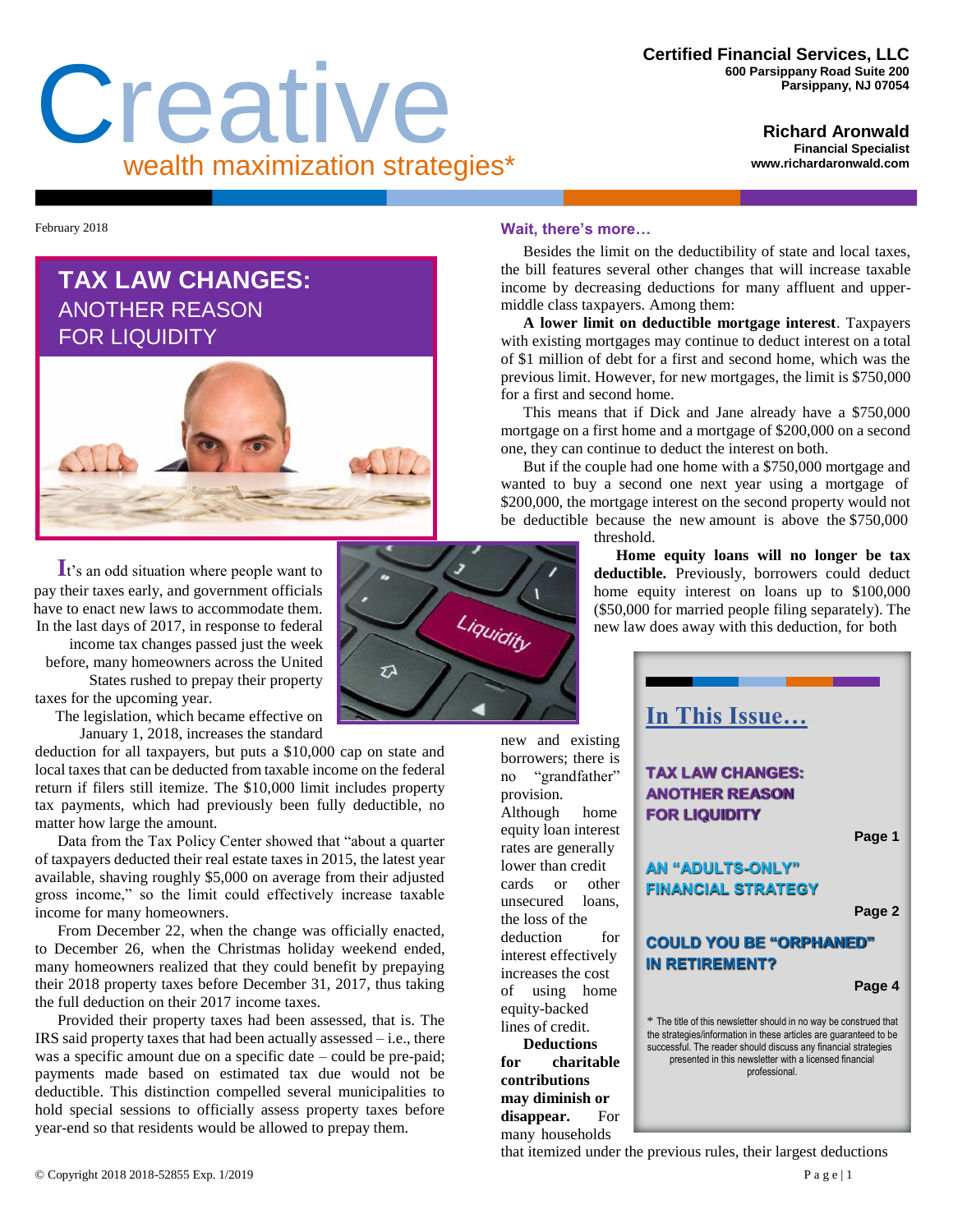were typically state and local taxes (including property taxes), mortgage interest, and charitable contributions. With the new standard deduction (\$24,000 for a married couple filing jointly), more households will not see an advantage by itemizing, which means charitable contributions will not be deductible unless the sum total of allowable deductions exceed the higher thresholds.

Some analysts of the tax bill have already begun to formulate new strategies in response to the changes. Such as:

- Instead of using a home equity line of credit to monetize the equity in their homes, homeowners may consider second mortgages, or re-financing an existing mortgage for a larger amount, as the interest from both transactions will still be deductible (provided the refinanced mortgages don't exceed either \$1 million or \$750,000).
- Conversely, the elimination of deductible interest on home equity loans may prompt some to pay off or begin paying down these debts instead of making interest-only payments.
- As for charitable contributions: If your annual itemizations will not exceed the new standard deduction, you might consider combining two or three years of charitable contributions in one tax year. This "bunching" strategy could result in additional tax deductions in some years, while taking the standard deduction the rest of the time.

Other new tax strategies may not become apparent for several years; it will take a while for taxpayers to recognize which changes affect them most, and what innovative approaches might make a difference.

#### **Tax Management Can Be a Financial Emergency**

For those who determined on Christmas Day that they could save several thousand dollars by prepaying their taxes in the next week, the next thought was: "Do I have the cash to make this happen?" It's one thing to see how re-arranging your finances could result in tax savings. It's another thing to have the cash reserves to do it. However, if you follow the "Financial Rules" you know that "Rule #3" is to have 50% of your Gross Income in liquid accounts such as Savings, Money Market or Cash Value in your Whole Life.

Think about the new tax-saving strategies mentioned above. Every one of them needs cash to be done efficiently.

Refinancing usually includes transaction fees, which if not paid up-front, will be rolled into the new loan, adding principal and interest. Better to use cash reserves.

Paying off a home equity line of credit by liquidating long-term assets risks selling at a loss or forfeiting future appreciation. Better to use cash reserves. A decision to bunch charitable contribution will likely require some end-of-the-year gifts. Where will those funds come from? Better to use cash reserves.



Tax management probably doesn't come to mind as a "financial emergency" that requires liquidity. But considering the inevitability of tax law changes, cash reserves can be an invaluable asset for maximizing your chances to minimize taxes. ❖

An<br>Adults-<br>Conly"<br>Financial<br>Strate-Strategy

**M**ost financial advice reflects a cautious, balanced perspective. You'll hear statements like:

- Don't put all your eggs in one basket. Diversify.
- Borrow, but don't take on too much debt.
- Take risks, but have some guarantees as well.
- Think long-term. And short-term, too.

You get the idea. So, when someone comes along with an approach that seems, well, unbalanced, there will be a few raised eyebrows, usually followed by "I don't know…that sounds pretty drastic." And for many, the conversation ends right there.

But some people, when they take the time to get to the whole story, end up saying, "You know, that isn't as crazy as I thought."

The following example illustrates just this type of approach. And if you can get past the initial raised eyebrow, it's not as outrageous as it sounds.

#### **A Strategy for Financial "Adults"**

A 40-year-old dentist earning \$150,000 a year has accumulated \$200,000 in several saving and investment accounts, primarily through a plan of systematic monthly saving (currently \$1,500 a month) referred to as **"NEW MONEY".** Looking for a second financial opinion, and on the recommendation of a friend, the dentist meets with a financial professional to discuss his current situation and perhaps consider some new approaches.

The financial professional reviews other aspects of the dentist's financial life, such as debt, insurance protection, and cash reserves, as well as personal objectives besides retirement. A week later, they meet to discuss possible alternatives. After a brief intro, the financial professional says,

#### *"You know, you might consider putting all your 'new money' into a whole life insurance policy."*

And the dentist, who is married, has three children, and already has \$3 million in term life insurance, says, "I don't know…that sounds pretty drastic." And the conversation ends right there.

No wait! There's more to the story. And as you dig into the details, there are good reasons to give this idea a closer look.

**Reason #1: The Dentist Is a Financial Adult.** An all-in commitment to funding a whole life insurance policy is probably not suitable for someone just starting a career and beginning to save and invest for the future. But the dentist isn't a financial newbie. His professional and financial success make him eligible for this recommendation.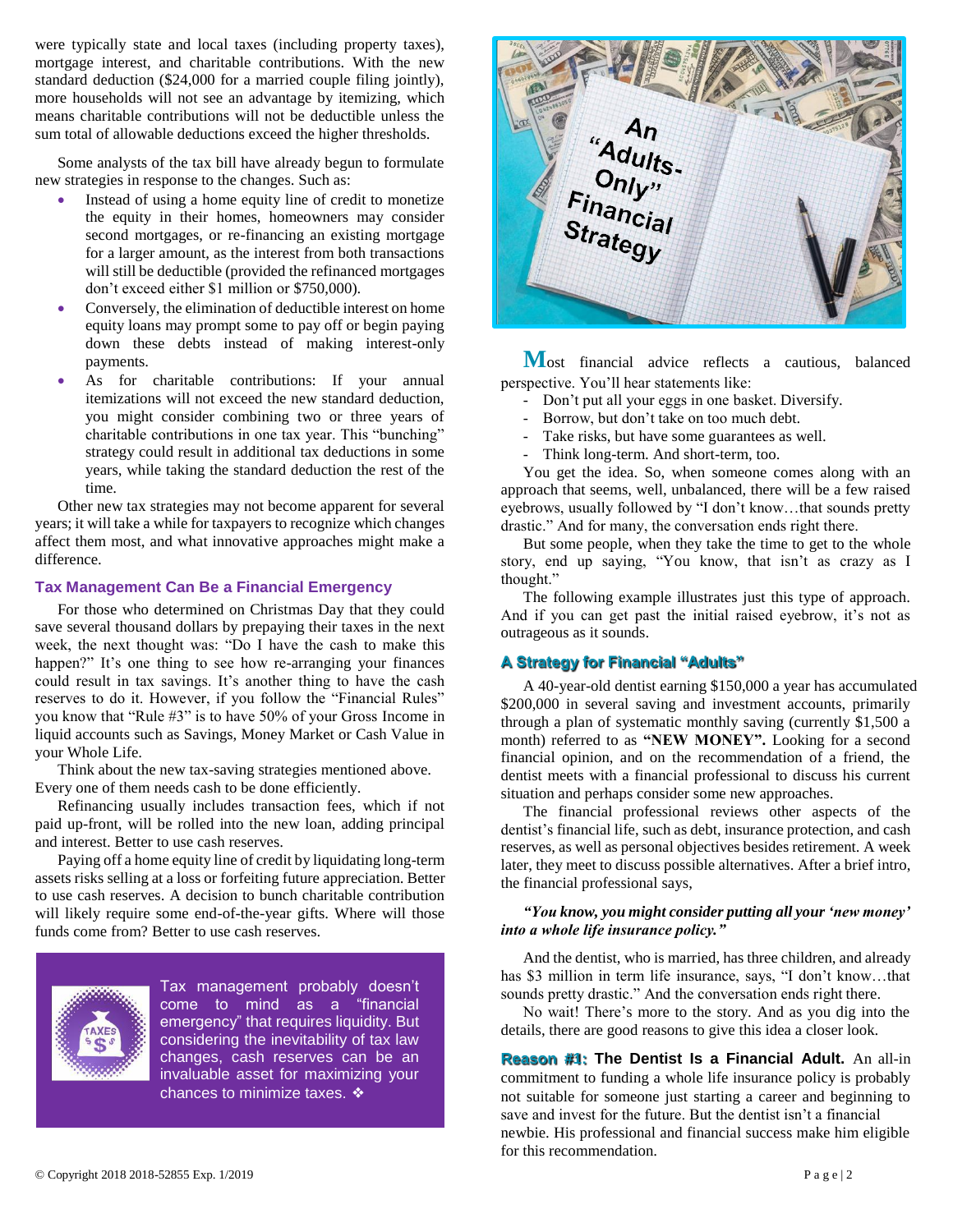First, the dentist has an established career, and can reasonably anticipate another two decades of steady, and perhaps increasing income. Unless something catastrophic happens, he is going to accumulate a substantial fortune.

Second, he has demonstrated the discipline to save. It is reasonable to assume he will continue to save in larger amounts as income increases and/or obligations decrease.

Third, a financial foundation is in place. He has assets other than his income, and doesn't need to build an emergency fund.

**Reason #2: It's Not All Money, Just "New Money."** The recommendation involves only "new money," that is, the \$1,500 of additional saving that is set aside each month. Existing accumulations ("old money") will not be touched; they will remain invested as before, to presumably grow as before.

Also, any new money in excess of \$1,500/mo. can be allocated to new or established accumulation accounts. In other words, the term "all new money" really applies only to this year.

**Reason #3:<sup>1</sup>It's Not Forever.** This commitment of all new money to funding a whole life policy doesn't have to continue forever. Details will vary depending on the structure of the policy, but once cash values reach specific levels, the dentist may exercise options to reduce or suspend premiums, while maintaining the benefits.

**Reason #4: The Benefits are Substantial.** Here are some of the long-term benefits the dentist achieves by adding a substantial, fully-funded whole life policy to his financial program:

• A Permanent Death Benefit.<sup>2</sup> Especially for those with substantial assets, a life insurance benefit guaranteed to be in force at death – at whatever age that might occur – can be a tremendous complementary asset. The certainty of an insurance benefit may allow other assets to be spent/enjoyed, protect

legacy assets from liquidation, provide funding for inheritance, or defray long-term care and/or end-of-life expenses. Some individuals wait until retirement to obtain permanent life insurance, but this is a gamble, contingent on continuing good health. Better to secure the benefit now than hope to still be insurable later.

- **A Disability Waiver of Premium Rider.**<sup>3</sup> This ensures that \$1,500/mo. in premiums will continue to be paid in the event of a qualifying disability. This waiver preserves both the insurance benefit and cash value accumulations. While a good disability income insurance program can replace a high percentage of one's earnings, and maintain one's present standard-of-living, Waiver of Premium is a way to ensure that saving for the future continues as well.
- Lawsuit Protection.<sup>4</sup> People with assets have the greatest risk of losing them through legal proceedings. In many states, cash values inside a life insurance policy are protected from creditors, particularly if a spouse or children are named beneficiaries, and the policies have been in force well before litigation is initiated.
- **Tax Advantages.** Cash values accumulate tax-free, and can be withdrawn tax-free up to the policy's basis, or taken as loans with liberal repayment terms.<sup>5</sup> Death benefits are usually taxfree to beneficiaries, which may be used to maximize inheritance and estate planning distributions.
- **Liquidity.** Cash values accumulate according to a predetermined schedule, and are typically enhanced by dividends.<sup>6</sup> The result is a steadily growing liquid accumulation - which can be accessed through loans/withdrawals<sup>5</sup> - that, as one life insurance professional puts it, "never has a bad day." Over

longer holding periods, the historical rates of return on cash values are competitive with other conservative asset classes, while arguably less volatile.

• **Removes the Almost-Certain Financial Loss in Term Life Insurance.** The only "win" in term insurance occurs if the insured dies well before life expectancy; the far more likely outcome is several decades of premiums for a benefit that will be surrendered. The financial impact is not only the premiums paid, but the opportunity costs, as well as the forfeiture of a death benefit that could have added many of the advantages listed above.



**Are You a Financial Adult Who Could Use a "Time Out"?**

In this example, a decision to commit all new money to a whole life policy is a brief "time out" from other saving to ensure improved financial protection, balance and options going forward. The strategy isn't as unbalanced as it may have first seemed. Rather, it's a way to maintain financial equilibrium at a higher level. If you're a financial adult with an established career path, discipline, and existing accumulation, having a financial professional prepare a personalized evaluation of how whole life could protect your future and enhance your results could be enlightening. ❖

1 The premium offset year is not guaranteed and relies on the payment of nonguaranteed dividends and the amount of paid-up additions in the policy in order to pay for the policy's required premium.

2 All whole life insurance policy guarantees are subject to the timely payment of all required premiums and the claims paying ability of the issuing insurance company. Policy loans and withdrawals affect the guarantees by reducing the policy's death benefit and cash values.

3 Disability Waiver of Premium rider will incur an additionalpremiums.

4 State creditor protection for life insurance policies varies by state. Contact your state's insurance department or consult your legal advisor regarding your individual situation.

5 Policy benefits are reduced by any outstanding loan or loan interest and/or withdrawals. Dividends, if any, are affected by policy loans and loan interest. Withdrawals above the cost basis may result in taxable ordinary income. If the policy lapses, or is surrendered, any outstanding loans considered gain in the policy may be subject to ordinary income taxes. If the policy is a Modified Endowment Contract (MEC), loans are treated like withdrawals, but as gain first, subject to ordinary income taxes. If the policy owner is under 59 ½, any taxable withdrawal may also be subject to a 10% federal tax penalty.

6 Dividends are not guaranteed. They are declared annually by the company's Board of Directors.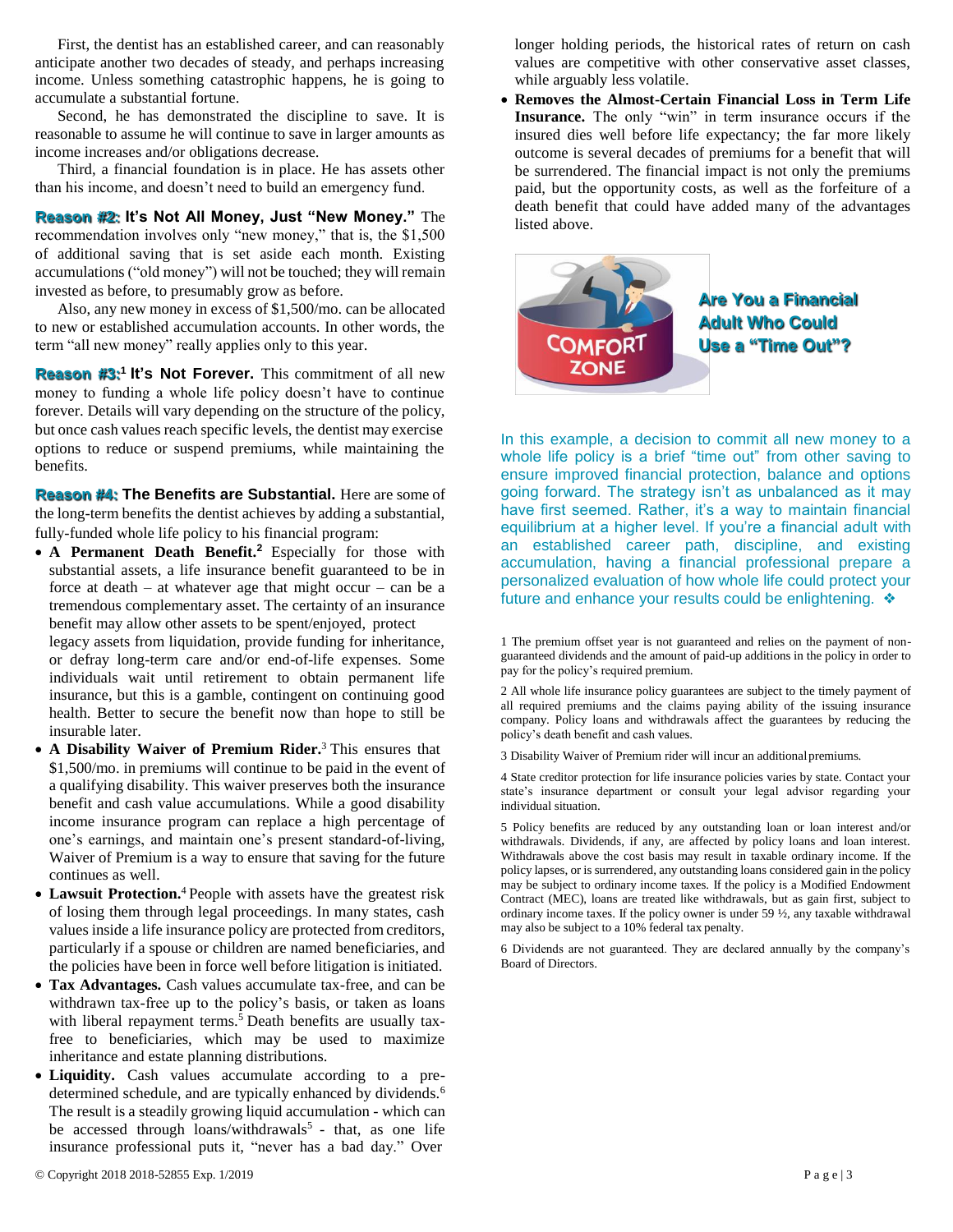

**A**re your financial professionals older than you? How much older?

What would happen to your financial programs if they retired? (What if they don't retire, but simply make a career change?)

If you lose one of your financial professionals, who can step up to help you?

Citing a report from Cerulli Associates, a July 2017 *Forbes*  article reported that "Today the average age of a financial advisor is 51, with 38% of advisors expecting to retire in the next 10 years." These numbers aren't expected to change dramatically: 43 percent of financial representatives are over the age of 55, while just 10 percent are under 35.

Two key considerations in choosing a financial professional are perceived competence and a relationship connection. People want to work with a professional who has the qualifications and experience to get the job done right. They also appreciate someone who understands and relates to their values, concerns and aspirations.

Statistics show this desire for a combination of experience and affinity means financial professionals tend to be close in age to most of their clients. Thus, it's quite likely that just about the time the client is ready to retire, so is the financial professional.

For those who will soon be dependent on their savings to live in retirement, the possibility of losing trusted financial assistance can be disconcerting. After sorting through the options, the consensus says there are two effective responses:

- 1. Plead with the financial professional to put offretirement
	- so he/she can continue working with you.
- 2. Plan for a transition.

Option #1 might work, but you are better off working on Option #2. Here are several thoughts about ways to make a transition as smooth as possible.

**1. Identify possible successors.** Does your financial professional have a successor in place (**FYI I DO!**)? If so, you should begin evaluating his/her suitability for working with you in the future. Beginning this evaluation now gives you time to know the successor's philosophies and perspectives – and gives them time to know you as well.

If there is not an appointed successor, inquire about your professional's future plans. Is he/she planning to sell the business? What will happen to your accounts? If the professional is a part of a larger firm, will your account be absorbed by the firm and reassigned to another professional in the company?

In the industry, accounts that are unassigned after a financial professional's departure are often classified as "orphans." Their

reassignment may be random, sometimes to newly hired representatives, whose abilities may or may not meet your needs.

**2. Establish other connections within the firm.** Most professionals whose work includes providing insurance and other financial products have an affiliation with a general agency and/or a broker-dealer. In the event your agent/broker either retires or leaves the business, most of your information and service needs can be addressed by the firm. It might be to your advantage to make connections with some of the staff and management. In fact, ask your current financial professional to introduce you.

**3. Use technology.** Toll-free numbers and on-line access are poor substitutes for personal contact. But there are ways that technology can make a transition much smoother. Secure on-line "data vaults," like The Living Balance Sheet®\* and other similar programs, make it simple for you (and whoever succeeds as your financial professional) to access and track your important financial information. There are no paper files to copy and physically transfer, no statements to forward to a new address – and most important, nothing that can be lost or inadvertently thrown out when a retiring representative boxes up and leaves.



In a perfect world, you'll work with one group of financial professionals for the rest of your life, and the relationships will be profitable for both parties. But even the best financial professionals will eventually pass on. Just in case you outlast them, take some time to consider how you'll choose a successor instead of becoming a financial orphan. ❖